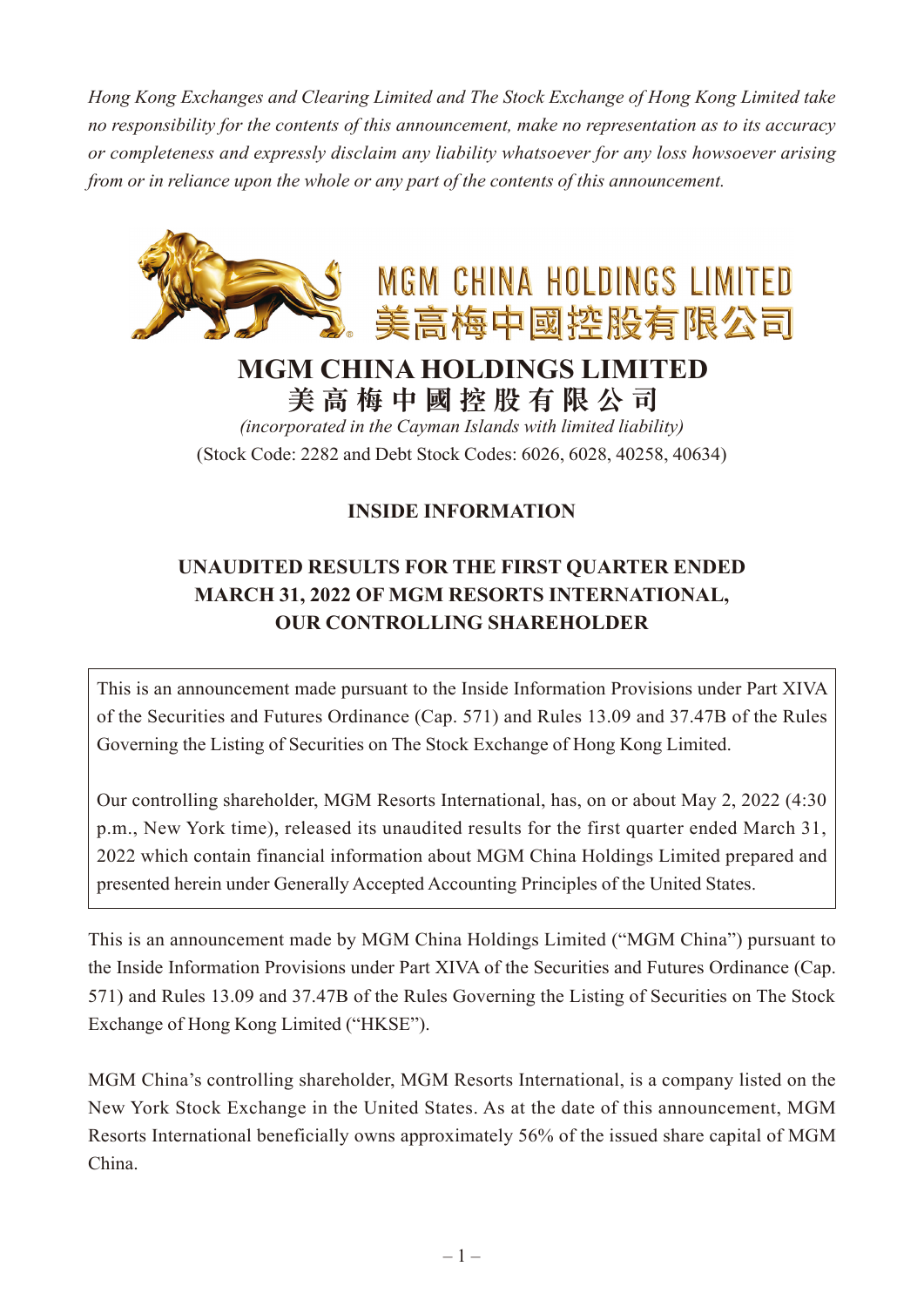MGM Resorts International has, on or about May 2, 2022 (4:30 p.m., New York time), released its unaudited results for the first quarter ended March 31, 2022 (the "Earnings Release"). If you wish to review the Earnings Release prepared by MGM Resorts International and as filed with the United States Securities and Exchange Commission, please visit [http://www.sec.gov/cgi-bin/](http://www.sec.gov/cgi-bin/browse-edgar?action=getcompany&CIK=0000789570&owner=exclude&count=40&hidefilings=0) [browse-edgar?action=getcompany&CIK=0000789570&owner=exclude&count=40&hidefilin](http://www.sec.gov/cgi-bin/browse-edgar?action=getcompany&CIK=0000789570&owner=exclude&count=40&hidefilings=0) [gs=0.](http://www.sec.gov/cgi-bin/browse-edgar?action=getcompany&CIK=0000789570&owner=exclude&count=40&hidefilings=0) The Earnings Release contains financial information about MGM China and its subsidiaries ("we", "our" or "Group") which is available in the public domain.

The unaudited consolidated financial results of MGM Resorts International, including those contained in the Earnings Release, have been prepared in accordance with the Generally Accepted Accounting Principles of the United States ("US GAAP"), which are different from International Financial Reporting Standards ("IFRS"), which, as a company listed on the Main Board of HKSE, we use to prepare and present our financial information.

The unaudited consolidated financial results of MGM Resorts International for the first quarter ended March 31, 2022 included in the Earnings Release include the effect of its consolidation of MGM China, including purchase price adjustments and certain other adjustments to reflect the financial information of the Group in accordance with US GAAP. As such, our financial information in the Earnings Release is not directly comparable to our unaudited consolidated financial results prepared in accordance with IFRS.

**Our shareholders and potential investors are advised that the financial results in the Earnings Release are unaudited and have not been prepared or presented by MGM China and there is no indication or assurance from MGM China that our financial results will be the same as that presented in the Earnings Release.**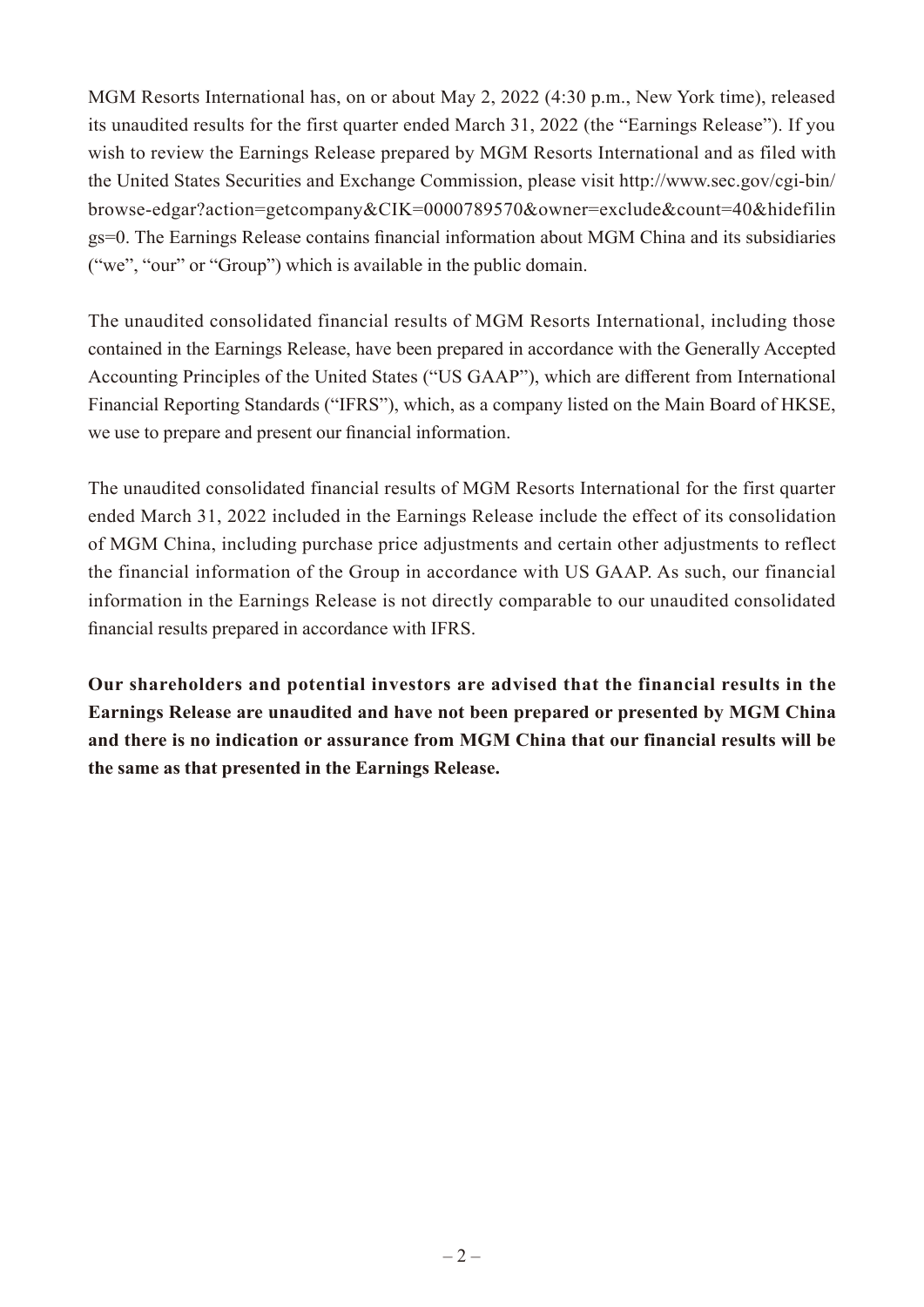The following table summarizes the Group's financial information under IFRS for the first quarter ended March 31, 2022.

|                                  | <b>Three Months Ended</b> |                 |
|----------------------------------|---------------------------|-----------------|
|                                  | March 31                  |                 |
|                                  | 2022                      | 2021            |
|                                  | <b>HK\$'000</b>           | <b>HK\$'000</b> |
|                                  | (Unaudited)               | (Unaudited)     |
| <b>Revenue:</b>                  |                           |                 |
| <b>MGM</b> Macau                 | 1,180,049                 | 1,318,121       |
| <b>MGM</b> Cotai                 | 913,727                   | 980,703         |
| <b>Total Revenue</b>             | 2,093,776                 | 2,298,824       |
| Adjusted EBITDA <sup>(1)</sup> : |                           |                 |
| MGM Macau <sup>(2)</sup>         | 153,246                   | 169,973         |
| <b>MGM</b> Cotai                 | (107,500)                 | (85, 610)       |
| <b>Total Adjusted EBITDA</b>     | 45,746                    | 84,363          |

- (1) Adjusted EBITDA is profit/loss before finance costs, income tax expense, depreciation and amortization, gain/loss on disposal/write-off of property and equipment and other assets, interest income, net foreign currency difference, share-based payments, pre-opening costs and corporate expenses which mainly include administrative expenses of the corporate office and license fee paid to a related company. Adjusted EBITDA is used by management as the primary measure of the Group's operating performance and to compare our operating performance with that of our competitors. Adjusted EBITDA should not be considered in isolation, construed as an alternative to profit or operating profit as reported under IFRS or other combined operations or cash flow data, or interpreted as an alternative to cash flow as a measure of liquidity. Adjusted EBITDA presented in this announcement may not be comparable to other similarly titled measures of other companies operating in the gaming or other business sectors.
- (2) MGM Macau Adjusted EBITDA for the quarter ended March 31, 2022 includes a reversal of provisions of HK\$60.6 million, as result of the final settlement of certain litigations related to the Group's joint liability with gaming promoters as disclosed in MGM China's 2021 annual report.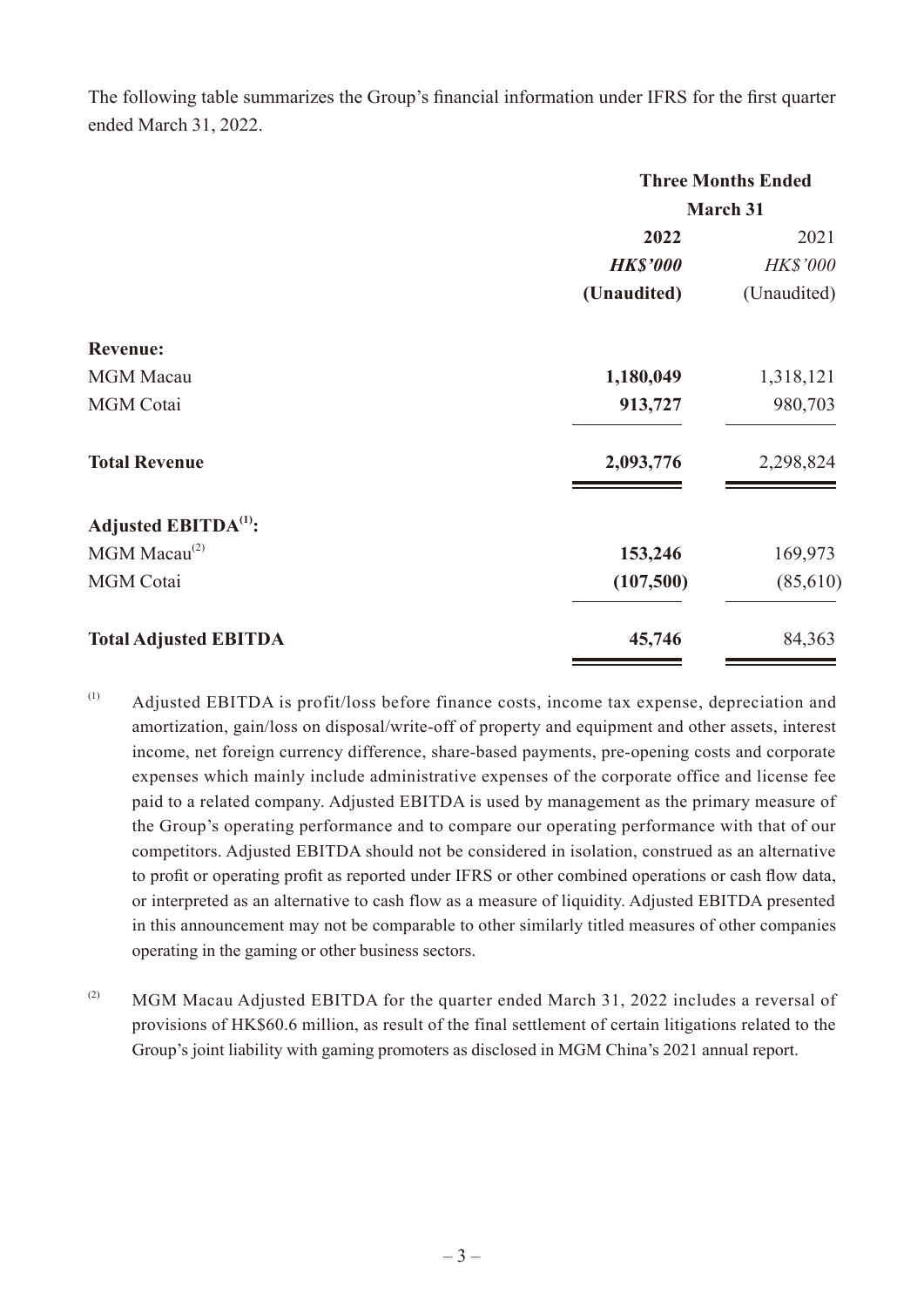**Our shareholders and potential investors are advised that the financial information of MGM China under IFRS presented herein relating to MGM China has not been audited or reviewed by MGM China's auditor.**

### **Summary Statistics**

The following tables present certain selected income statement line items and certain other data of MGM Macau and MGM Cotai.

| <b>MGM Macau</b>                                                 | <b>Three Months Ended</b> |                 |
|------------------------------------------------------------------|---------------------------|-----------------|
|                                                                  | <b>March 31</b>           |                 |
| (in thousands, except for number of                              | 2022                      | 2021            |
| gaming units, percentage and revenue                             | <b>HK\$'000</b>           | <b>HK\$'000</b> |
| per available room ("REVPAR"))                                   | (Unaudited)               | (Unaudited)     |
| Main floor table games drop                                      | 5,185,281                 | 4,672,214       |
| Main floor gross table games win <sup>(1)</sup>                  | 1,069,371                 | 980,622         |
| Main floor table games win percentage                            | 20.6%                     | 21.0%           |
| Average daily gross win per main floor gaming table              | 51.9                      | 50.5            |
| VIP table games turnover                                         | 3,548,123                 | 10,398,589      |
| VIP gross table games win $(1)$                                  | 80,726                    | 368,985         |
| VIP table games win percentage                                   |                           |                 |
| (calculated before commissions,                                  |                           |                 |
| complimentaries and other incentives)                            | 2.28%                     | $3.55\%$        |
| Average daily gross win per VIP gaming table                     | 20.2                      | 60.6            |
| Slot machine handle                                              | 2,881,131                 | 3,527,202       |
| Slot machine gross win $^{(1)}$                                  | 131,991                   | 142,756         |
| Slot hold percentage                                             | 4.6%                      | 4.0%            |
| Average daily win per slot                                       | 1.7                       | 2.4             |
| Commissions, complimentaries and other incentives <sup>(1)</sup> | (244, 094)                | (307, 695)      |
| Room occupancy rate                                              | 72.8%                     | 81.1%           |
| <b>REVPAR</b>                                                    | 1,110                     | 961             |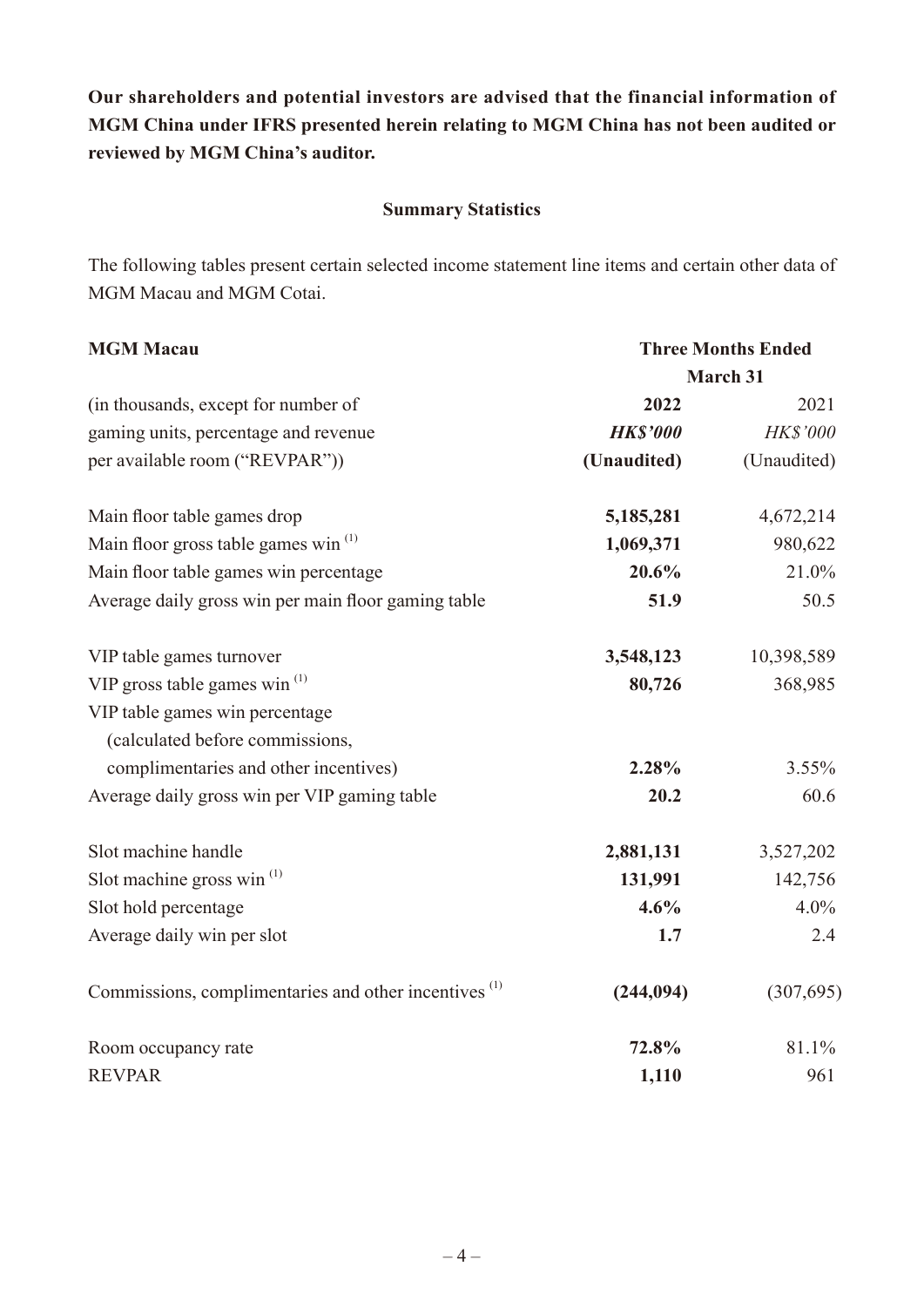| As At           |             |
|-----------------|-------------|
| <b>March 31</b> |             |
| 2021            | 2022        |
| (Unaudited)     | (Unaudited) |
|                 |             |

| Gaming Units:                      |     |     |
|------------------------------------|-----|-----|
| Tables <sup><math>(2)</math></sup> | 288 | 287 |
| Slot machines $(3)$                | 844 | 694 |

| <b>MGM Cotai</b>                                                 | <b>Three Months Ended</b><br><b>March 31</b> |                 |
|------------------------------------------------------------------|----------------------------------------------|-----------------|
|                                                                  |                                              |                 |
|                                                                  | 2022                                         | 2021            |
| (in thousands, except for number of                              | <b>HK\$'000</b>                              | <b>HK\$'000</b> |
| gaming units, percentage and REVPAR)                             | (Unaudited)                                  | (Unaudited)     |
| Main floor table games drop                                      | 3,371,758                                    | 3,427,066       |
| Main floor gross table games win <sup>(1)</sup>                  | 798,165                                      | 803,010         |
| Main floor table games win percentage                            | 23.7%                                        | 23.4%           |
| Average daily gross win per main floor gaming table              | 41.5                                         | 41.6            |
| VIP table games turnover                                         | 3,966,286                                    | 8,007,850       |
| VIP gross table games win $(1)$                                  | 95,934                                       | 237,200         |
| VIP table games win percentage                                   |                                              |                 |
| (calculated before commissions,                                  |                                              |                 |
| complimentaries and other incentives)                            | 2.42%                                        | 2.96%           |
| Average daily gross win per VIP gaming table                     | 34.6                                         | 51.2            |
| Slot machine handle                                              | 2,725,712                                    | 3,992,534       |
| Slot machine gross win $^{(1)}$                                  | 62,282                                       | 93,604          |
| Slot hold percentage                                             | 2.3%                                         | 2.3%            |
| Average daily win per slot                                       | 0.8                                          | 1.5             |
| Commissions, complimentaries and other incentives <sup>(1)</sup> | (190, 647)                                   | (289, 225)      |
| Room occupancy rate                                              | 38.9%                                        | 47.0%           |
| <b>REVPAR</b>                                                    | 539                                          | 469             |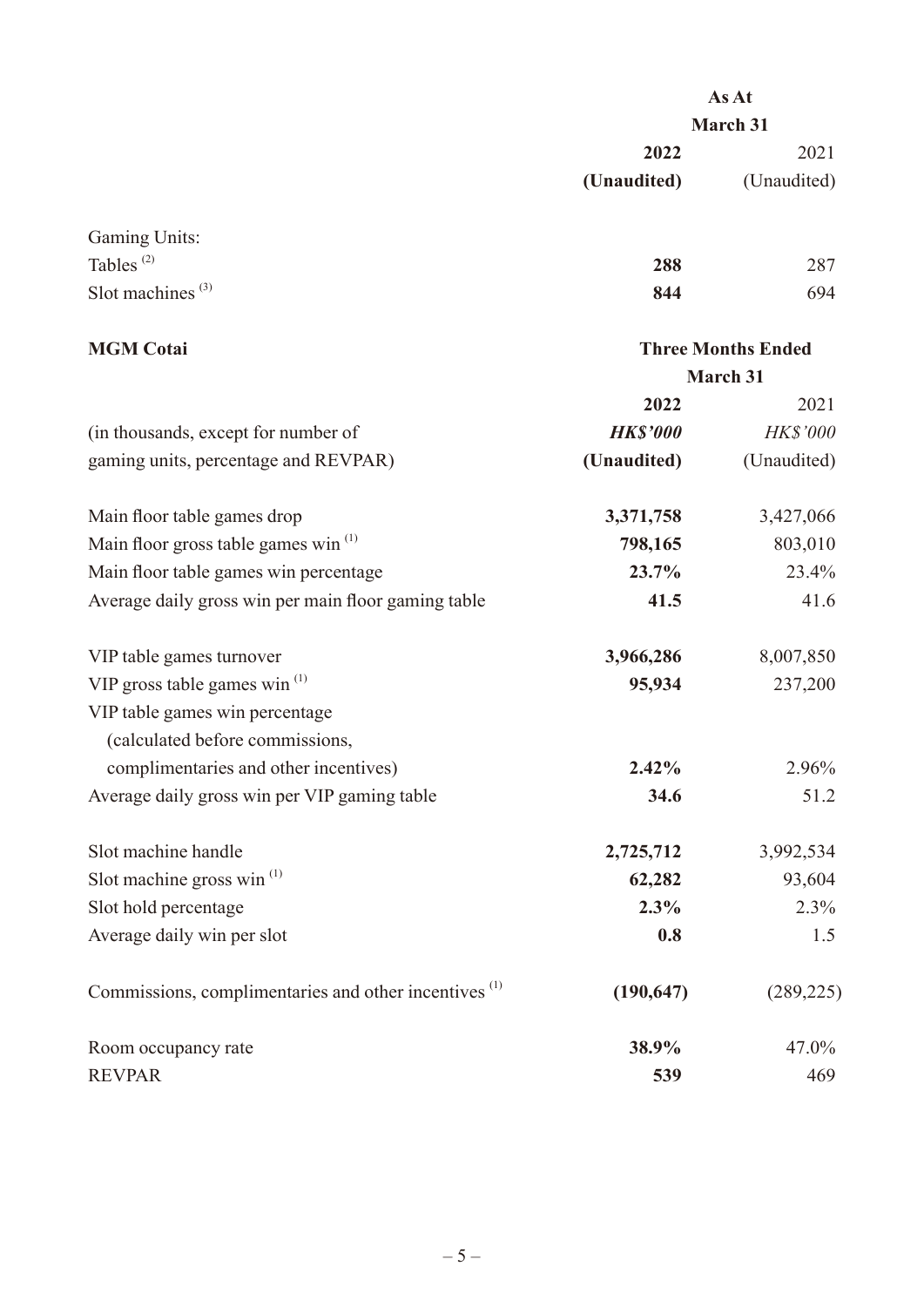|                       | As At       |             |
|-----------------------|-------------|-------------|
|                       | March 31    |             |
|                       | 2022        | 2021        |
|                       | (Unaudited) | (Unaudited) |
| Gaming Units:         |             |             |
| Tables <sup>(2)</sup> | 264         | 265         |
| Slot machines $(3)$   | 781         | 662         |

- *Note:* At the date of this announcement, various travel and entry restrictions in Macau, Hong Kong and mainland China remain in place (including the temporary suspension of ferry services from Hong Kong to Macau, the nucleic acid test result certificate and mandatory quarantine requirements for visitors from Hong Kong, Taiwan and high risk areas in mainland China, and bans on entry on other visitors).
- (1) The total of "main floor gross table games win", "VIP gross table games win" and "slot machine gross win" is different to the casino revenue because casino revenue is reported net of commissions and certain sales incentives including the allocation of casino revenue to hotel rooms, food and beverage and other revenue for services provided to casino customers on a complimentary basis.
- (2) Permanent table count as at March 31, 2022 and 2021.
- $^{(3)}$  Due to social distancing measures as a result of the COVID-19 pandemic, the slot machines were operated at a reduced capacity.

With a view to ensuring that all shareholders and potential investors of MGM China have equal and timely access to the information pertaining to the Group, set forth below are the key highlights of financial information relevant to the Group published by MGM Resorts International in the Earnings Release. (Unless otherwise provided, all dollar amounts in the Earnings Release are denominated in United States dollars):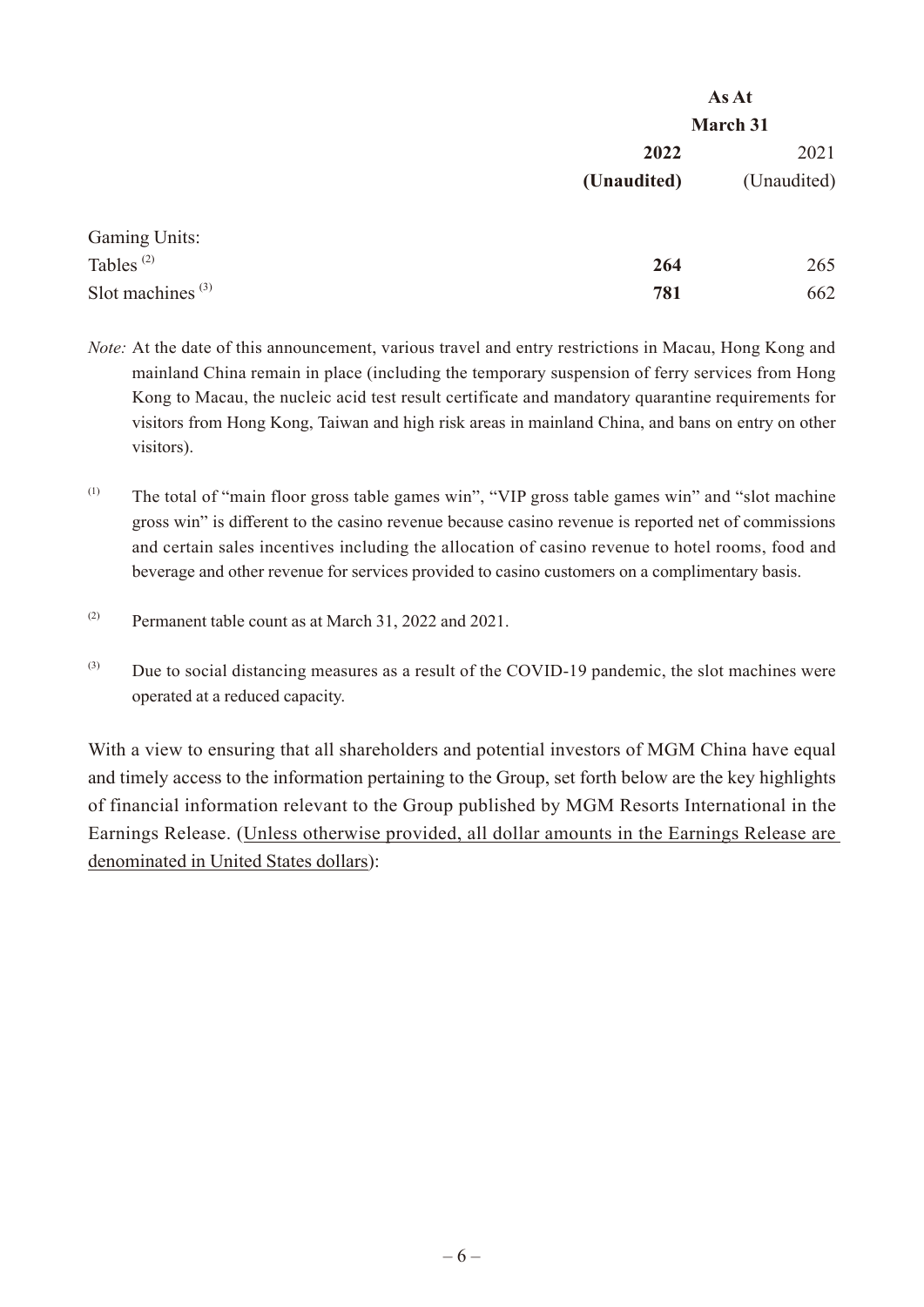Extracts from the Earnings Release:

### *"First Quarter 2022 Financial Highlights*

#### *MGM China*

- *• Net revenues of \$268 million in the current quarter compared to \$296 million in the prior year quarter, a decrease of 9%, and a decrease of 63% compared to \$734 million in the first quarter of 2019. The current and prior year quarter were significantly impacted by travel and entry restrictions in Macau; and*
- *• Adjusted Property EBITDAR loss of \$26 million in the current quarter compared to Adjusted Property EBITDAR of \$5 million in the prior year quarter, and \$193 million in the first quarter of 2019. The current quarter included a charge of \$18 million related to litigation reserves.*

#### *MGM China*

*The following table shows key gaming statistics for MGM China:*

|                                 | <b>Three Months Ended</b> |       |          |
|---------------------------------|---------------------------|-------|----------|
|                                 | <b>March 31</b>           |       |          |
|                                 | 2022                      | 2021  | % change |
|                                 | (Dollars in millions)     |       |          |
| Casino Revenue                  | 231                       | 262   | $(12)\%$ |
| <b>VIP Table Games Turnover</b> | 963                       | 2,373 | (59)%    |
| VIP Table Games Win             | 23                        | 78    | (71)%    |
| VIP Table Games Win %           | 2.4%                      | 3.3%  |          |
| Main Floor Table Games Drop     | 1,096                     | 1,044 | 6%       |
| Main Floor Table Games Win      | 239                       | 230   | 5%       |
| Main Floor Table Games Win %    | 21.8%                     | 22.0% |          |

*License fee expense was \$5 million in each of the current quarter and prior year quarter.*